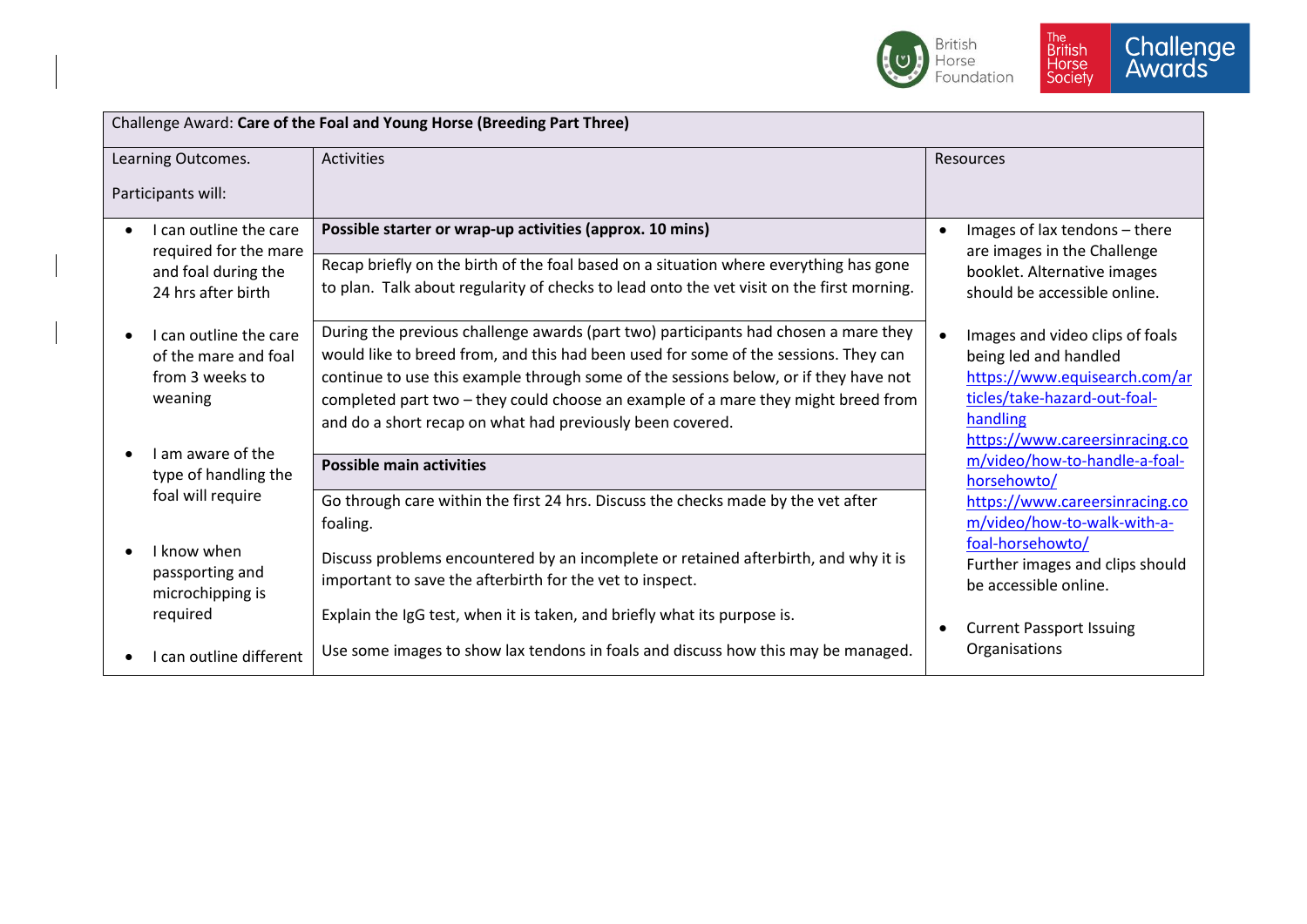

| methods of weaning                                                                              | Discuss the type of handling the foal will require.                                                                                                                                                                                                                                                                                                                                                                    | https://www.gov.uk/governmen                            |
|-------------------------------------------------------------------------------------------------|------------------------------------------------------------------------------------------------------------------------------------------------------------------------------------------------------------------------------------------------------------------------------------------------------------------------------------------------------------------------------------------------------------------------|---------------------------------------------------------|
| I know about                                                                                    | Use pictures of foals being led by different methods, discuss merits of each.                                                                                                                                                                                                                                                                                                                                          | t/publications/horse-passport-<br>issuing-organisations |
| castration                                                                                      | Discuss turn out requirements. Look at a field and check for hazards to a foal,<br>including the route to the field.                                                                                                                                                                                                                                                                                                   |                                                         |
| I know what is<br>involved in caring for<br>a young horse from                                  | Describe how you start to groom and handle feet and legs of your foal and discuss<br>when to get the farrier.                                                                                                                                                                                                                                                                                                          |                                                         |
| weaning to 2 years<br>old                                                                       | If there is a foal on the yard, it may be possible to do a short demonstration of<br>handling. Otherwise, some video clips would be useful here.                                                                                                                                                                                                                                                                       |                                                         |
| I know the<br>importance of regular<br>farrier visits                                           | Discuss situations where the foal may need to be transported with the mare (for<br>example if the mare is being covered again). Pictures of different types of transport<br>would be useful - or look at trailers/horseboxes on the yard. Recognise potential<br>hazards when travelling and discuss how to minimise/eliminate them, and the                                                                           |                                                         |
| I know the<br>importance of<br>providing the correct<br>nutrition for the<br>mare and foal, and | methods used.<br>Look at different layouts, particularly the partitions, heights, any small gaps that a<br>foal can get a leg caught in, the slope of the ramp, and guide rails on to the ramp.<br>Discuss the placing of the lorry/trailer for loading.                                                                                                                                                               |                                                         |
| young horse                                                                                     | Discuss nutritional requirements of the mare and foal. Formulate a diet plan for the<br>mare and foal from birth to weaning (this can be based on the example mare used in<br>previous sessions from the breeding part two challenge award). Discuss nutritional<br>requirements of the foal after weaning and up to 2/3 years old. Look at the range of<br>feeds available from different feed companies and discuss. |                                                         |
|                                                                                                 | In a real situation we would always advise you seek advice from a professionally<br>qualified equine nutritionist, who advises the manufacturer of the food brand you<br>use. There are also independent equine nutritionists who can be contacted.<br>Look at the growth monitoring chart. Deliver a short practical session on how to use a                                                                          |                                                         |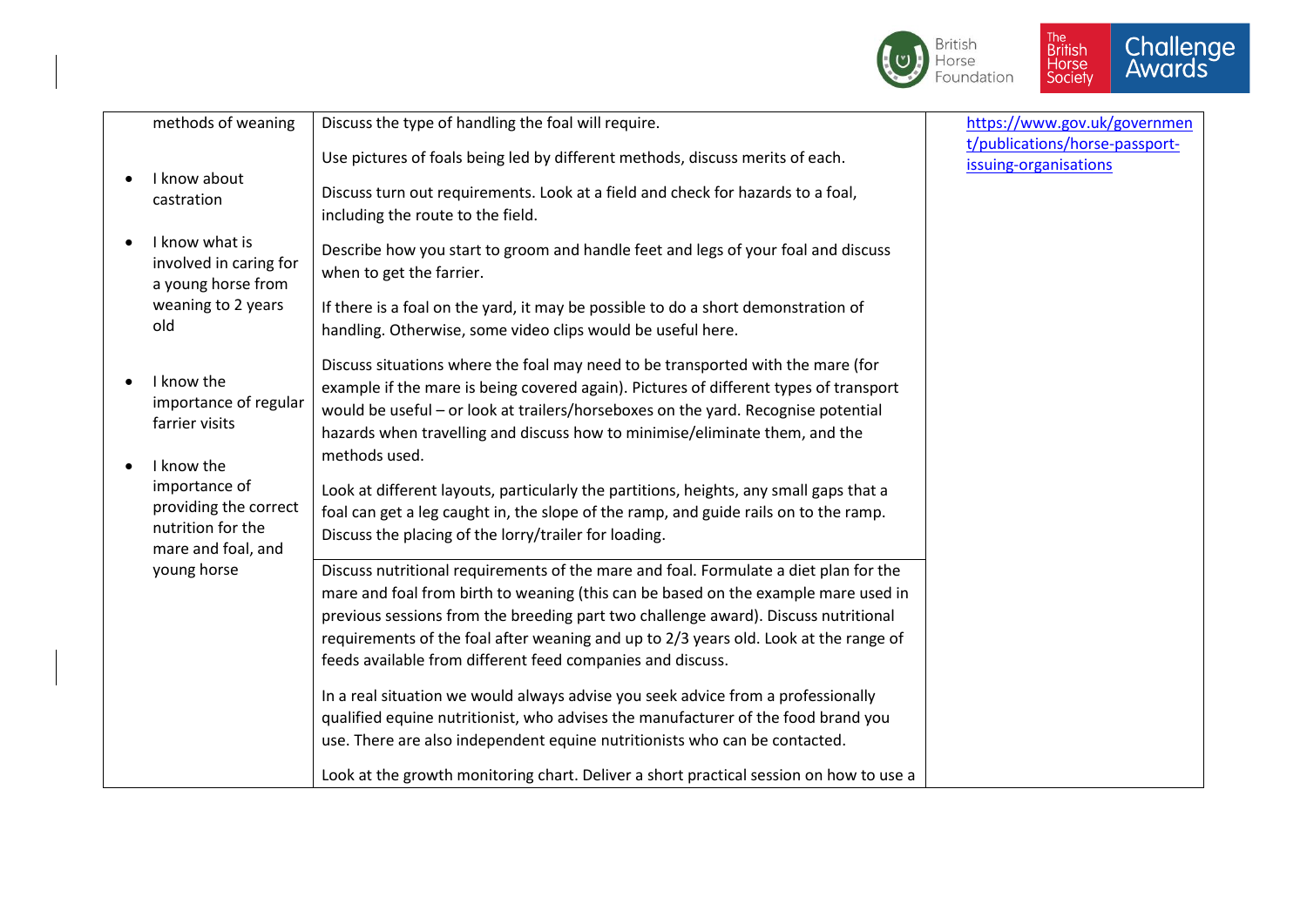



| weight tape.                                                                             |  |
|------------------------------------------------------------------------------------------|--|
| Discuss the role and importance of the farrier. Discuss how often they should visit,     |  |
| and why this needs to be more regular than with a more mature horse?                     |  |
| Discuss that farriers can help to improve faults/irregularities in feet and legs and how |  |
| early intervention is ideal. It is highly recommended that a registered farrier sees the |  |
| foal from 3 weeks of age and routinely thereafter. Both front legs and both hind legs    |  |
| should be the same so that the body develops symmetrically to avoid one sidedness        |  |
| at maturity.                                                                             |  |
|                                                                                          |  |
| Discuss passport and microchipping requirements. Have some passports available to        |  |
| look at. Discuss the different Passport Issuing Organisations (PIO).                     |  |
| Ask participants to decide which PIO they will use for their foal, and why? Briefly      |  |
| outline the process to obtain a passport for a foal, and timelines. PIO choice will      |  |
| depend on bloodlines, sire, and dam. ID and DNA may be required to certify               |  |
| parentage for a passport to be issued.                                                   |  |
| Discuss showing the foal, talk about breed society shows, and futurity evaluations.      |  |
| Discuss the merits of showing and evaluations.                                           |  |
|                                                                                          |  |
| Discuss vaccinations and worming.                                                        |  |
| Participants can create/fill in a chart showing timelines for feet trimming,             |  |
| vaccinations, passport and worming from birth to weaning. Discuss requirements           |  |
| from weaning to 2/3 years old.                                                           |  |
|                                                                                          |  |
|                                                                                          |  |